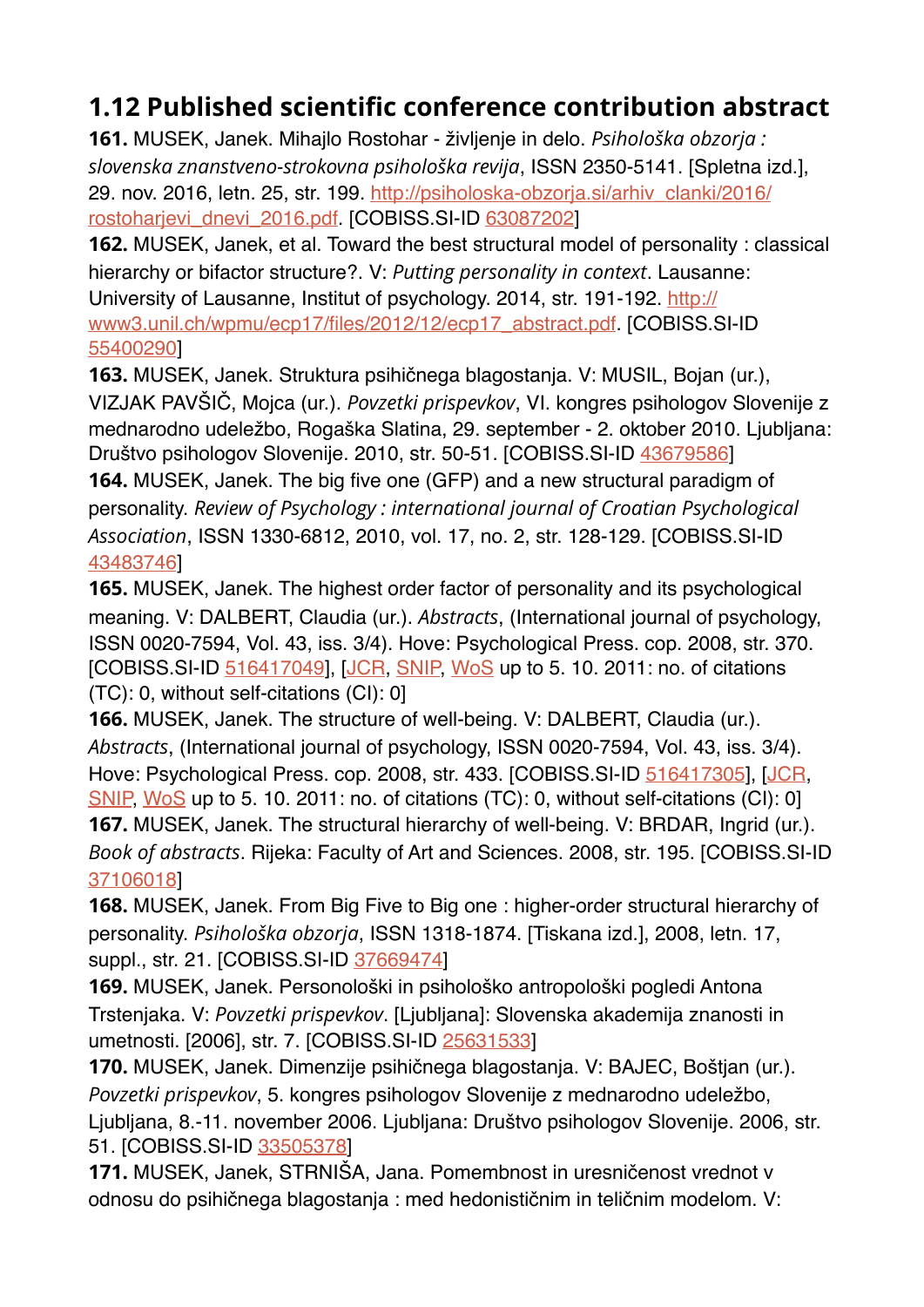BAJEC, Boštjan (ur.). *Povzetki prispevkov*, 5. kongres psihologov Slovenije z mednarodno udeležbo, Ljubljana, 8.-11. november 2006. Ljubljana: Društvo psihologov Slovenije. 2006, str. 52. [COBISS.SI-ID [33440866](https://plus.si.cobiss.net/opac7/bib/33440866?lang=en)]

**172.** MUSEK, Janek. Psychological reflections of transitional changes in Slovenia. V: *Program & book of abstracts : cultures in interaction*. Budapest: Institute for Psychology of the Hungarian Academy of Sciences. 2003, str. 42. [COBISS.SI-ID [22078050\]](https://plus.si.cobiss.net/opac7/bib/22078050?lang=en)

**173.** BEČAJ, Janez, ULE, Mirjana, MENCIN ČEPLAK, Metka, MUSEK, Janek, ČERNIGOJ, Matej. Identiteta in psihologija, identiteta psihologije. V: PODLESEK, Anja (ur.). *"Psihologija, identiteta, Evropa" : povzetki prispevkov*, 4. kongres psihologov Slovenije, Radenci, 24.-26. oktober 2002. Ljubljana: Društvo psihologov Slovenije. 2002, str. 12-13. [COBISS.SI-ID [19722082](https://plus.si.cobiss.net/opac7/bib/19722082?lang=en)]

**174.** MUSEK, Janek, AVSEC, Andreja. The relationship between basic personality and value dimensions : towards a comprehensive personality paradigm. V: DORÉ, François Y. (ur.). *Abstracts = [Résumés*, (International journal of psychology, ISSN 0020-7594, Vol. 35, Issue 3/4). [S. l.]: IUPsyS. cop. 2000, str. 29. [COBISS.SI-ID [23273570\]](https://plus.si.cobiss.net/opac7/bib/23273570?lang=en), [\[JCR](https://plus.si.cobiss.net/opac7/jcr?c=sc=0020-7594+and+PY=2000&r1=true&lang=en), [SNIP,](https://plus.si.cobiss.net/opac7/snip?c=sc=0020-7594+and+PY=2000&r1=true&lang=en) [WoS](http://gateway.isiknowledge.com/gateway/Gateway.cgi?GWVersion=2&SrcAuth=Alerting&SrcApp=Alerting&DestApp=WOS&DestLinkType=FullRecord&UT=000088388800275) up to 11. 9. 2006: no. of citations (TC): 0, without selfcitations (CI): 0]

**175.** AVSEC, Andreja, MUSEK, Janek. Balance model of orientation toward self and toward others : implications for self-esteem. V: DORÉ, François Y. (ur.). *Abstracts = [Résumés*, (International journal of psychology, ISSN 0020-7594, Vol. 35, Issue 3/4). [S. l.]: IUPsyS. cop. 2000, str. 323. [COBISS.SI-ID [23273826](https://plus.si.cobiss.net/opac7/bib/23273826?lang=en)], [[JCR](https://plus.si.cobiss.net/opac7/jcr?c=sc=0020-7594+and+PY=2000&r1=true&lang=en), [SNIP,](https://plus.si.cobiss.net/opac7/snip?c=sc=0020-7594+and+PY=2000&r1=true&lang=en) [WoS](http://gateway.isiknowledge.com/gateway/Gateway.cgi?GWVersion=2&SrcAuth=Alerting&SrcApp=Alerting&DestApp=WOS&DestLinkType=FullRecord&UT=000088388803155) up to 11. 9. 2006: no. of citations (TC): 0, without self-citations (CI): 0]

**176.** AVSEC, Andreja, MUSEK, Janek. Self-discrepancies in gender-schema : the connections with psychological adjustment. V: CARTA, Stefano (ur.). *Abstracts*, Sixth European Congress of Psychology, July 4th-9th 1999, Rome, Italy. Rome: EFPPA. 1999, str. 53. [COBISS.SI-ID [12581730](https://plus.si.cobiss.net/opac7/bib/12581730?lang=en)]

**177.** MUSEK, Janek. The hierarchical model of values : toward a further confirmation by gender-specific, generation-specific, and cross-cultural data. V: CARTA, Stefano (ur.). *Abstracts*, Sixth European Congress of Psychology, July 4th-9th 1999, Rome, Italy. Rome: EFPPA. 1999, str. 312. [COBISS.SI-ID [12583010\]](https://plus.si.cobiss.net/opac7/bib/12583010?lang=en)

**178.** KOBAL GRUM, Darja, MUSEK, Janek. Adolescents' self-concept and their attitudes towards school : a cross-national study. V: *Human development at the turn of the century : abstracts*. Island of Spetses: European Society for Developmental Psychology. 1999, str. 297. [COBISS.SI-ID [10455138](https://plus.si.cobiss.net/opac7/bib/10455138?lang=en)]

**179.** MUSEK, Janek. Political and religious adherence in relation to the individual values. V: *Abstracts : install diskette*. [San Francisco: International Association of Applied Psychology]. 1998. [COBISS.SI-ID [9046370\]](https://plus.si.cobiss.net/opac7/bib/9046370?lang=en)

**180.** PEČJAK, Vid, MUSEK, Janek, ZABUKOVEC, Vlasta. Symposium: Personality and political belonging. V: *Abstracts : install diskette*. [San Francisco: International Association of Applied Psychology]. 1998. [COBISS.SI-ID [9183586](https://plus.si.cobiss.net/opac7/bib/9183586?lang=en)]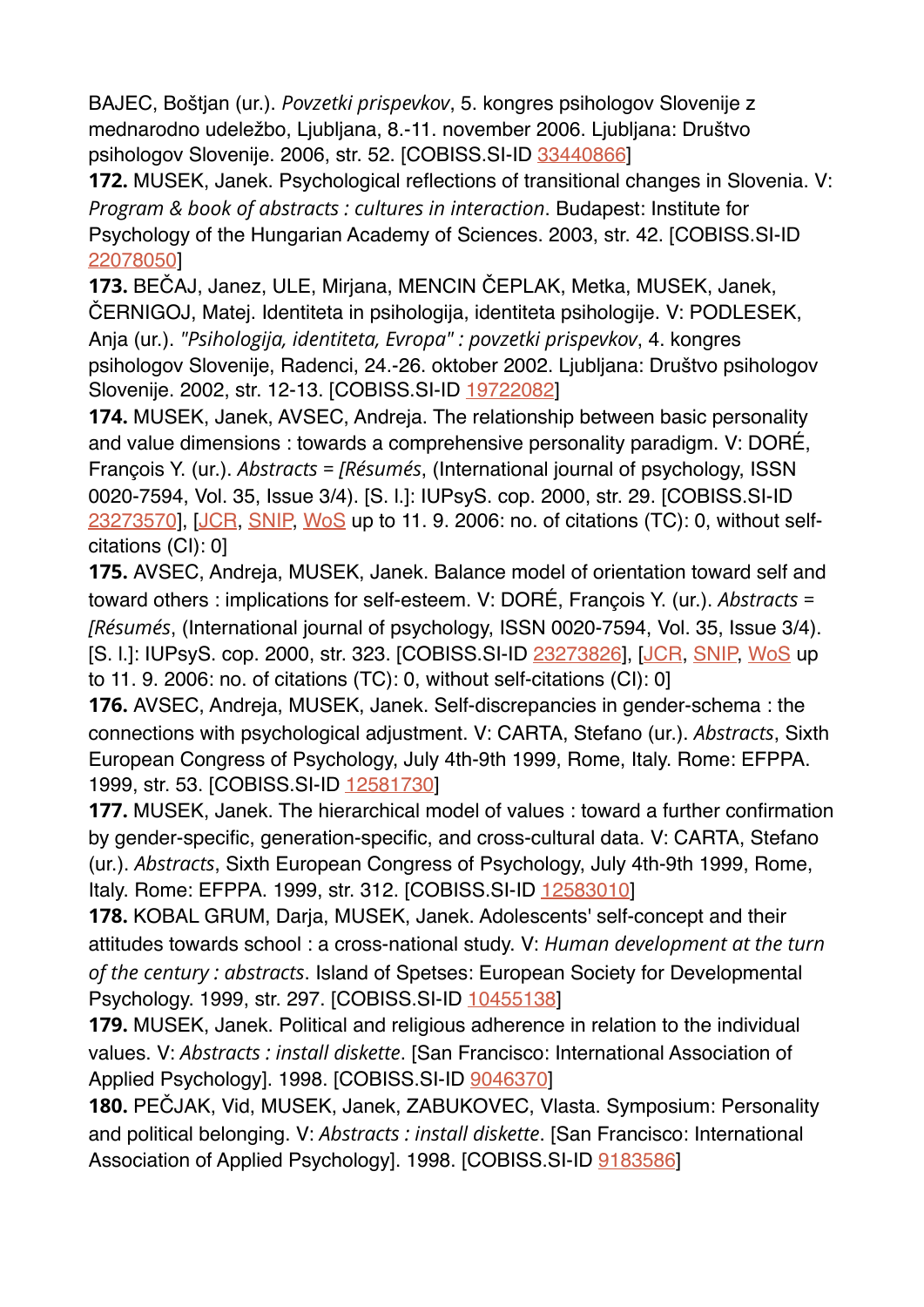**181.** VIZJAK PAVŠIČ, Mojca, MUSEK, Janek, RAJKOVIČ, Vladislav. An experimental investigation of the comprehensibility of the four modes of decision knowledge representation. V: *Programme book for SPUDM-16*, the 16th Bi-annual Conference on Subjective Probability Utility and Decision Making, Leeds, August 18-21, 1997. [S.l.: s.n.]. 1997. [COBISS.SI-ID [13200679](https://plus.si.cobiss.net/opac7/bib/13200679?lang=en)]

**182.** KOBAL GRUM, Darja, MUSEK, Janek. Adolescent personality profile and selfesteem: a cross cultural study. V: KOLESARIĆ, Vladimir (ur.), IVANEC, Dragutin (ur.). *Abstracts*. Zagreb: Department of Psychology, Faculty of Philosophy. 1996, str. 64-65. [COBISS.SI-ID [3140962\]](https://plus.si.cobiss.net/opac7/bib/3140962?lang=en)

**183.** KOBAL GRUM, Darja, MUSEK, Janek. Self-concept and academic achievement : a cross-cultural study. V: *ECER 96 : abstracts : =resúmenes*. Sevilla: University of Sevilla, Faculty of Sciences of Education. 1996, str. 163-164. [COBISS.SI-ID [131415\]](https://plus.si.cobiss.net/opac7/bib/131415?lang=en)

**184.** MUSEK, Janek. Personality constructs : dimensions of personality or dimensions of self-concept?. *International journal of psychology*, ISSN 0020-7594, 1992, vol. 27, 3/4, str. 340. [COBISS.SI-ID  $\overline{7406946}$ ], [\[JCR](https://plus.si.cobiss.net/opac7/jcr?c=sc=0020-7594+and+PY=1994&r1=true&lang=en), [SNIP,](https://plus.si.cobiss.net/opac7/snip?c=sc=0020-7594+and+PY=1999&r1=true&lang=en) [WoS](http://gateway.isiknowledge.com/gateway/Gateway.cgi?GWVersion=2&SrcAuth=Alerting&SrcApp=Alerting&DestApp=WOS&DestLinkType=FullRecord&UT=A1992JF42001813) up to 11. 9. 2006: no. of citations (TC): 0, without self-citations (CI): 0]

**185.** MUSEK, Janek. The structure of individual values. *International journal of psychology*, ISSN 0020-7594, 1992, vol. 27, 3/4, str. 354. [COBISS.SI-ID [7407202](https://plus.si.cobiss.net/opac7/bib/7407202?lang=en)], [\[JCR](https://plus.si.cobiss.net/opac7/jcr?c=sc=0020-7594+and+PY=1994&r1=true&lang=en), [SNIP,](https://plus.si.cobiss.net/opac7/snip?c=sc=0020-7594+and+PY=1999&r1=true&lang=en) [WoS](http://gateway.isiknowledge.com/gateway/Gateway.cgi?GWVersion=2&SrcAuth=Alerting&SrcApp=Alerting&DestApp=WOS&DestLinkType=FullRecord&UT=A1992JF42001888) up to 11, 9, 2006; no. of citations (TC): 0, without self-citations (CI): 0]

**186.** PEČJAK, Vid, MUSEK, Janek, POLIČ, Marko, ULE, Mirjana. Social change in East European countries from psychological points of view. V: HUNYADY, György (ur.). *Proceedings of the 2nd European Congress of Psychology*. Budapest: The National Scientific Organizing Committee of the 2nd European Congress of Psychology. 1992, str. [107]-109, ilustr. [COBISS.SI-ID [9890402](https://plus.si.cobiss.net/opac7/bib/9890402?lang=en)]

**187.** MUSEK, Janek. Dimensions of personality and personal hardiness. V: *Alpe-Adria Symposium on Psychology : Abstracts*. Trieste: [S.n.]. 1991, 1 str. [COBISS.SI-ID [10252642](https://plus.si.cobiss.net/opac7/bib/10252642?lang=en)]

**188.** MUSEK, Janek. Opšte karakteristike vrednosti i ličnosti. V: SMILJANIĆ-ČOLANOVIĆ, Vera (ur.). *Rezimei radova*. [Beograd]: Savez društava psihologa SR Srbije. 1988, str. 167. [COBISS.SI-ID [10729314](https://plus.si.cobiss.net/opac7/bib/10729314?lang=en)]

**189.** MUSEK, Janek. The dimensions of values. V: *Abstracts*. Klagenfurt: [S. n.]. 1987, f. 42. [COBISS.SI-ID [15039842](https://plus.si.cobiss.net/opac7/bib/15039842?lang=en)]

**190.** POLIČ, Marko, ČUK, Miran, MUSEK, Janek, MARJANOVIČ UMEK, Ljubica, UMEK, Peter, TUŠAK, Maks. Fizička okolina kao činioc upotrebe i doživljaja mjesne zajednice. V: *Rezimei radova*, 8. Kongres psihologa Jugoslavije, Herceg Novi, 10-12 maja 1984. god. Titograd: Društvo psihologa SR Crne gore. 1984, str. 57. [COBISS.SI-ID [10250850](https://plus.si.cobiss.net/opac7/bib/10250850?lang=en)]

**191.** MUSEK, Janek. Empirijsko odredjivanje slobodnog ponašanja. V: DIZDAREVIĆ, Ismet (ur.). *Ličnost i društvo*, Šesti kongres psihologa Jugoslavije,